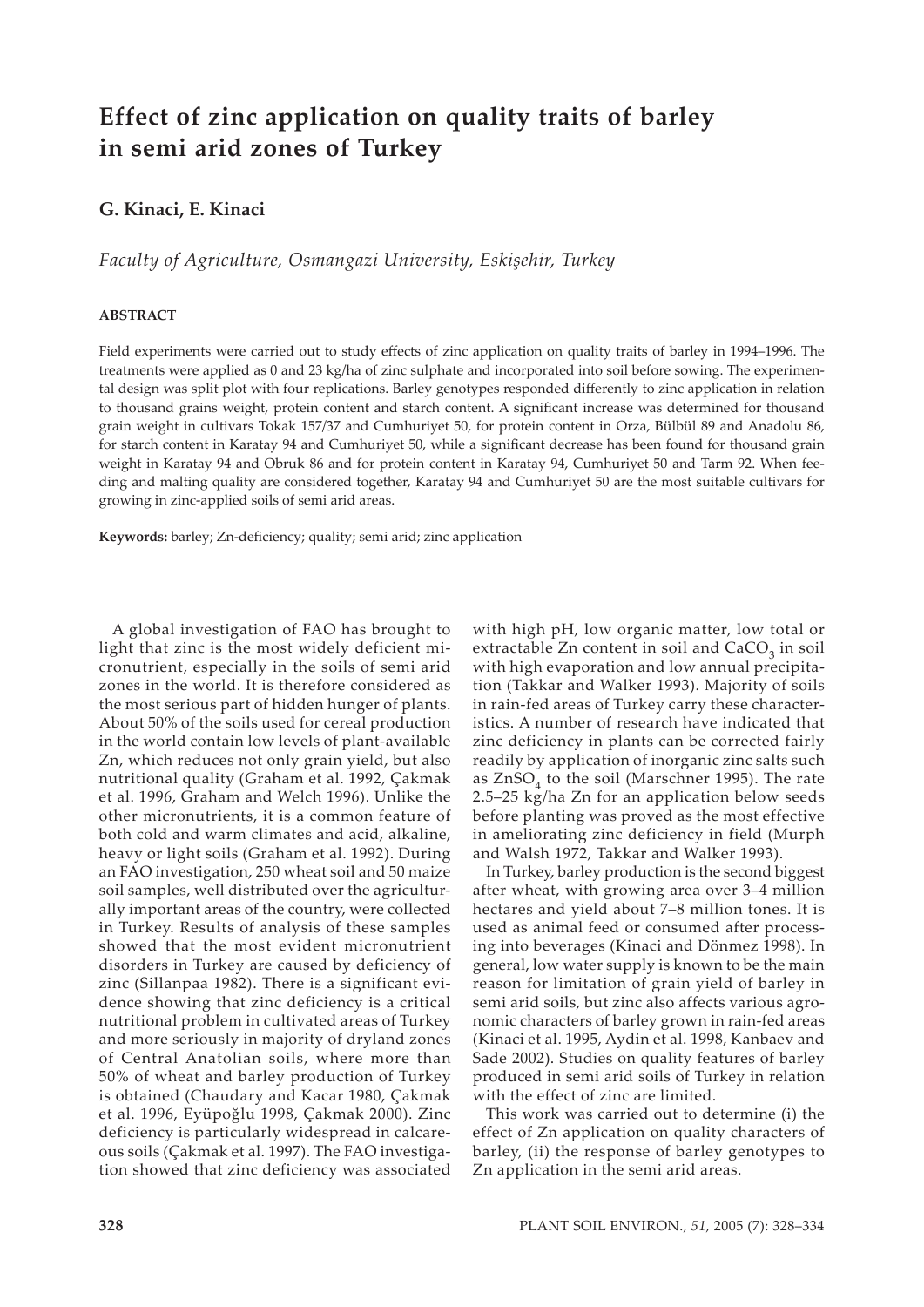#### **MATERIAL AND METHODS**

This research was done in Konya, the largest barley growing province in semi arid Central Anatolian Region of Turkey. Field experiments were conducted at research farm of the Bahri Dağdaş International Winter Cereals Research Center during 1994–1995 and 1995–1996 cropping seasons. Soil of the experiment site was characteristic for the majority of Central Anatolian semi arid areas (Table 1). The soil samples were air-dried, passed through a 4 mm sieve and analysed for pH,  $CaCO<sub>3</sub>$ , organic matter and texture using standard procedures (Black 1965). Plant available concentrations of Zn, Fe, Mn and Cu in soils were determined according to the method of Lindsay and Norvell (1978) by extraction with DTPA (diethylenetriamine pentaacetic acid) using a soil-solution ratio of 1:2 and shaking time of two hours. Extracted micronutrients were determined by atomic absorption and spectrophotometry.

The long-term average of total annual precipitation is 326.3 mm, however, during the 1994–1995 and 1995–1996 cropping seasons it was exceptionally high as 365.5 and 425.9 mm, respectively.

Two rows of winter barley (*Hordeum vulgare* L*.*) genotypes were used as a material in this research. These were Yesevi, Bülbül 89, Tokak 157/37, Tarm 92, Anadolu 86, Obruk 86, Hamidiye 85, Cumhuriyet 50, Orza and Karatay 94 varieties and variety candidate YEA 1868 (recently released as Kalayci 97) which are improved and released for rain-fed conditions.

In this study, zinc was applied as 0 and 23 kg/ha using Zinc Sulphate Hepta Hidrate in crystalline form and incorporated into the soil before sowing. 120 kg/ha Diamonium Phosphate (18% N–  $46\%$   $P_2O_5$ ) and  $40$  kg/ha Amonium Sulphate (21% N) were applied with sowing and 140 kg/ha Amonium Sulphate were given as foliar treatment in early spring, which are recommended rates for barley production under rain-fed conditions in the Central Plateau. The experimental design was split-plot with four replications. Zn treatments (with and without 23 kg Zn/ha applied as  $ZnSO<sub>4</sub>$ ) were established as main plots and arranged in a randomized complete-block design. Cultivars were randomized as subplots.

Grain samples were collected after maturation from each variety and sampled for evaluations of grain quality. Thousand grain weight, protein and starch content were determined by following procedures: Thousand grains weight (TGW) was determined individually from each replicates by multiplying the weight of 100 grains by 10. Prior to determination of protein and starch, representative samples (100 g) of grains were individually milled into flour with a laboratory mill. All analyTable 1. Soil properties of the experimental area

| Soil properties           | Range                    |  |  |  |  |  |
|---------------------------|--------------------------|--|--|--|--|--|
| Soil pH                   | $7.2 - 8.4$              |  |  |  |  |  |
| Organic matter (%)        | $0.12 - 1.45$            |  |  |  |  |  |
| $CaCO3(\%)$               | $35 - 39$                |  |  |  |  |  |
| Soil texture              | Silty loam – clayed loam |  |  |  |  |  |
| DPTA-extractable          |                          |  |  |  |  |  |
| $Zn$ (mg/kg soil)         | 0.12                     |  |  |  |  |  |
| Fe $(mg/kg \text{ soil})$ | 3.2                      |  |  |  |  |  |
| $Mn$ (mg/kg soil)         | 3.4                      |  |  |  |  |  |
| Cu (mg/kg soil)           | 0.4                      |  |  |  |  |  |

ses were carried out in duplicate and reported on a dry matter basis.

Flour protein and starch content were estimated by the NIR analysis using a Dickey –John GAC III. It was calibrated according to Kjeldahl protein determination to estimate protein content (Anonymous 1983). The starch content was estimated according to Ewers (Williams and Norris 1987).

Analyses of variance were conducted for each variety. Relationships between zinc treatment and quality characters were described using a regression analysis for each variety. Measurements of quality characters employed in regression analyses were values of all replications in all years of all treatments.

Table 2. Analysis of variance for TGW in zinc applied barley genotypes

|                 | Year      | Zinc     | Year $\times$ zinc | Error |  |
|-----------------|-----------|----------|--------------------|-------|--|
| Yesevi          | $16.4*$   | 1.44     | 0.81               | 2.21  |  |
| <b>YEA 1868</b> | $10.7**$  | 2.48     | 0.35               | 0.96  |  |
| Bülbül 89       | $38.1*$   | 10.08    | 0.27               | 4.08  |  |
| Tokak           | $16.4*$   | 13.32*   | 0.82               | 1.75  |  |
| Tarm            | 17.85**   | 1.50     | 0.02               | 0.86  |  |
| Anadolu         | 24.01**   | 3.43     | 0.01               | 1.1   |  |
| Obruk           | 32.8**    | $16.2**$ | 2.45               | 1.21  |  |
| Hamidiye        | 60.09**   | 7.1      | 1.02               | 3.28  |  |
| Cumhuriyet      | $27.57**$ | $6.25**$ | 0.81               | 0.51  |  |
| Karatay         | $40.33**$ | $7.03*$  | 1.31               | 1.27  |  |
| Orza            | $22.57**$ | 3.43     | 0.55               | 1.47  |  |

\*significant at 5% level, \*\*significant at 1% level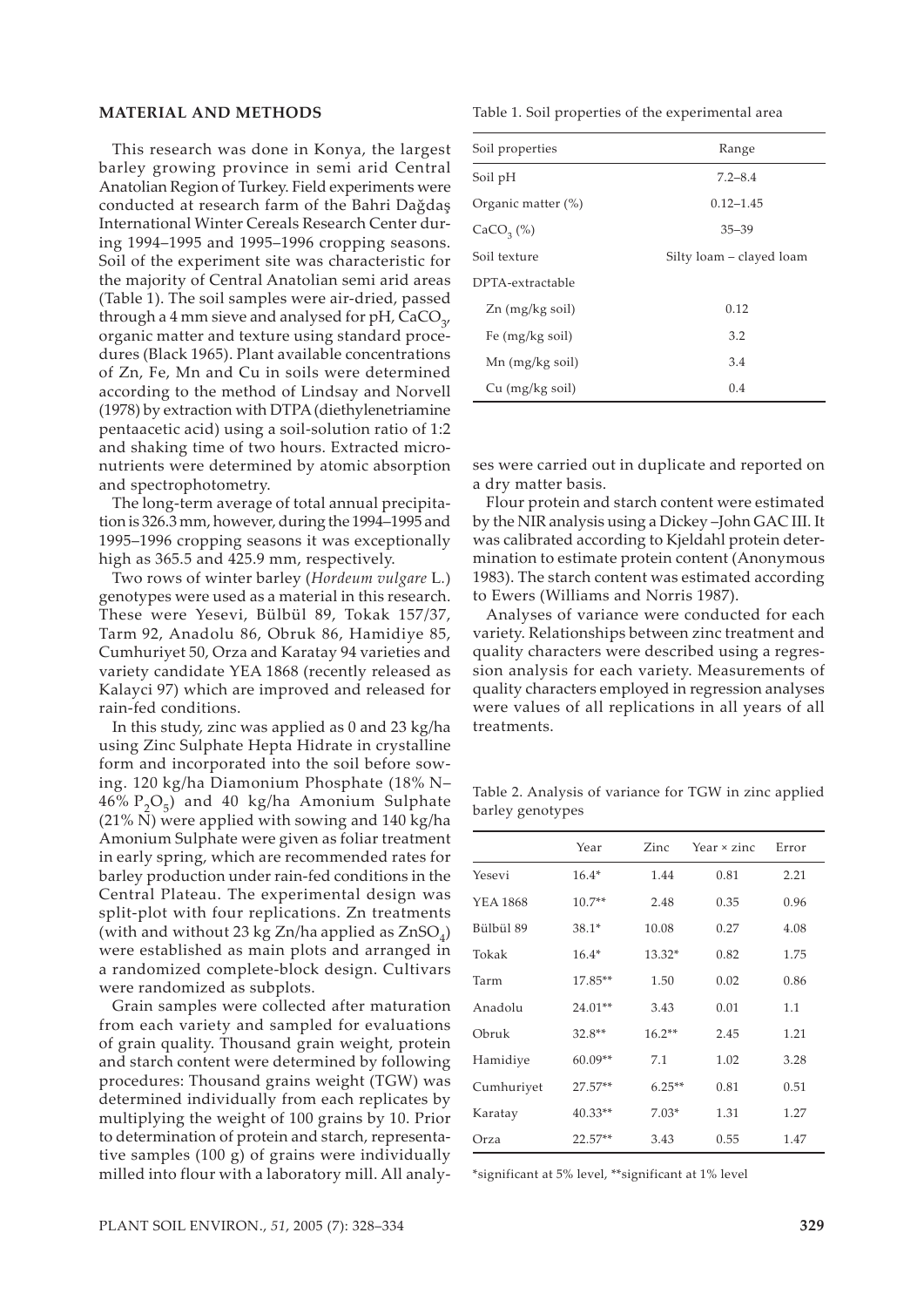| Cultivars       | 1994-1995 |       |           |       | 1995-1996 |         | Mean of two years |       |           |
|-----------------|-----------|-------|-----------|-------|-----------|---------|-------------------|-------|-----------|
|                 | $-Zn$     | $+Zn$ | $%$ RD-IN | $-Zn$ | $+Zn$     | % RD-IN | $-Zn$             | $+Zn$ | $%$ RD-IN |
| Yesevi          | 53.8      | 52.7  | $-2.04$   | 55.4  | 55.2      | $-0.40$ | 54.6              | 54.0  | $-1.1$    |
| <b>YEA 1868</b> | 52.6      | 51.5  | $-2.09$   | 54.0  | 53.5      | $-0.90$ | 53.3              | 52.5  | $-1.5$    |
| Bülbül 89       | 45.2      | 47.0  | 3.98      | 48.5  | 49.8      | 2.68    | 46.8              | 48.4  | 3.42      |
| Tokak           | 54.6      | 56.9  | 4.21      | 57.1  | 58.5      | 2.45    | 55.9              | 57.7  | 3.22      |
| Tarm            | 52.3      | 51.8  | $-0.96$   | 54.5  | 53.8      | $-1.28$ | 53.4              | 52.8  | $-1.12$   |
| Anadolu         | 53.9      | 54.8  | 1.67      | 56.3  | 57.3      | 1.78    | 55.1              | 56.0  | 1.63      |
| Obruk           | 55.6      | 52.8  | $-5.04$   | 57.7  | 56.5      | $-2.08$ | 56.6              | 54.6  | $-3.53$   |
| Hamidiye        | 39.6      | 37.7  | $-4.80$   | 42.9  | 42.1      | $-1.86$ | 41.3              | 39.9  | $-3.39$   |
| Cumhuriyet      | 51.4      | 53.1  | 3.31      | 54.5  | 55.3      | 1.47    | 53.0              | 54.2  | 2.3       |
| Karatay         | 52.2      | 51.4  | $-1.53$   | 55.9  | 54.0      | $-3.40$ | 54.0              | 52.7  | $-2.41$   |
| Orza            | 52.5      | 51.2  | $-2.48$   | 54.5  | 53.9      | $-1.10$ | 53.5              | 52.6  | $-1.68$   |

Table 3. Mean values, reduction and increase of TGW in zinc applied barley genotypes

#### **RESULTS AND DISCUSSION**

In relation with quality traits, significant differences were determined among barley genotypes that received zinc application in two years. TGW values were affected either positively or negatively by Zn, related to genotype. Significant effect in TGW was determined in Tokak 157/37, Cumhuriyet 50, Obruk 86 and Karatay 94 (Table 2). Estimated increases in TGW values in two years average were 3.22% in Tokak 157/37 and 2.3% in Cumhuriyet 50 while the decreases were 3.53% in Obruk 86 and 2.41% in Karatay 94 (Table 3). These levels of increase in TGW may mean that by zinc application there can be obtained 23–32.6 kg/t more from Cumhuriyet 50 and Tokak 157/37. On the other hand, the same treatment can cause the 24–35 kg/t reduction of production in Karatay 94 and Obruk 86.

These results are quite important for farmers growing barley as a subsistent crop or on large and small scale as a cash crop. Besides, if the grain sown back into the zinc-deficient soils, as is commonly done by Turkish farmers, seeds with high zinc content will have a major effect on seedling vigour of next generation. In contrast, seedlings from seed with low zinc content are susceptible to various soil-borne pathogens and thus to winterkill (Graham and Webb 1991, Graham et al. 1992, Graham and Rengel 1993). Barley with higher seed zinc content also produces bigger roots and shoots during early growth (Rengel 2001). Greater root mass would be beneficial in later growth stages for nutrients and water uptake when plants face water shortage in case of early drought periods that are fairly often during springs in semi arid areas.

Variation accounted to zinc application changed between 4–28%. Statistically significant variations due to zinc treatment were estimated as 28% in Tokak 157/37 and 26% in Obruk 86. Important and positive correlation was found between TGW and zinc treatment in Tokak 157/37, while this correlation was significantly negative in Obruk 86. With each kg of zinc treatment, the TGW increased by 0.79 g in Tokak 157/37. In contrast, each kg of zinc treatment caused 0.88 g decrease in Obruk 86 (Table 8).

Zinc has a critical role in synthesis of protein and metabolism of DNA and RNA. Protein content of a Zn deficient plant is dramatically reduced (Valle and Falchuk 1993). Protein concentration affects the

Table 4. Analysis of variance for PC

|                 | Year     | Zinc     | Year $\times$ zinc | Error |
|-----------------|----------|----------|--------------------|-------|
| Yesevi          | $1.26**$ | 0.0      | 0.0                | 0.12  |
| <b>YEA 1868</b> | $0.14*$  | $0.14*$  | 0.01               | 0.02  |
| Bülbül 89       | $1.16**$ | $0.46*$  | 0.07               | 0.09  |
| Tokak           | $1.21*$  | 0.0      | 0.0                | 0.002 |
| Tarm            | $0.52**$ | $0.10*$  | 0.01               | 0.012 |
| Anadolu         | $1.44**$ | $0.49*$  | 0.01               | 0.07  |
| Obruk           | $6.25**$ | 0.25     | 0.04               | 0.13  |
| Hamidiye        | $3.81**$ | 0.0      | 0.0                | 0.07  |
| Cumhuriyet      | $1.62**$ | $0.45*$  | 0.11               | 0.07  |
| Karatay         | $0.49**$ | $0.31**$ | 0.01               | 0.02  |
| Orza            | $1.10**$ | $1.44**$ | 0.01               | 0.06  |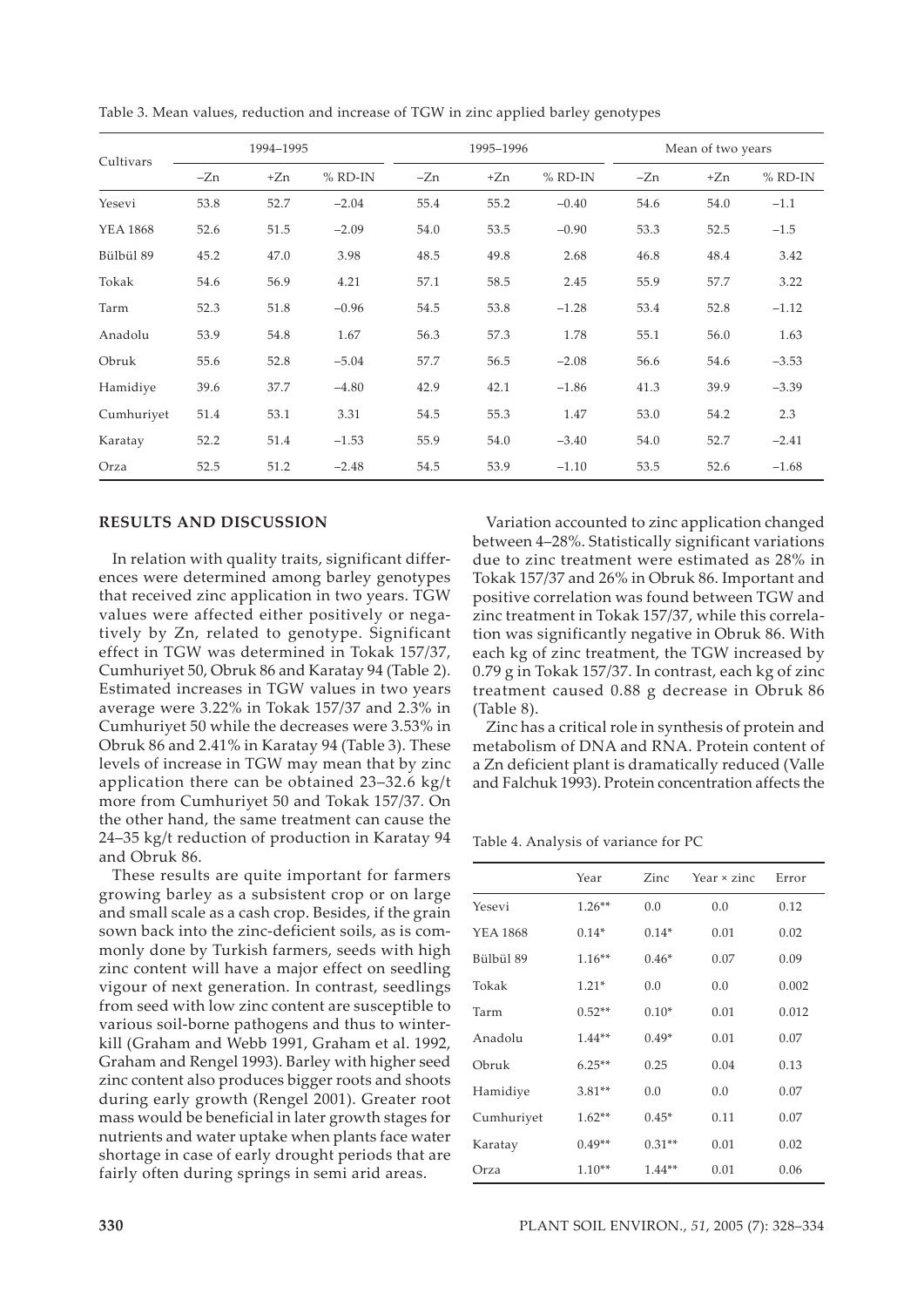| Cultivars       | 1994-1995 |       |                |       | 1995-1996 |           | Mean of two years |       |                  |
|-----------------|-----------|-------|----------------|-------|-----------|-----------|-------------------|-------|------------------|
|                 | $-Zn$     | $+Zn$ | $%$ RD-IN      | $-Zn$ | $+Zn$     | $%$ RD-IN | $-Zn$             | $+Zn$ | $%$ RD-IN        |
| Yesevi          | 14.1      | 14.1  | $\overline{0}$ | 14.7  | 14.7      | $\theta$  | 14.4              | 14.4  | $\theta$         |
| <b>YEA 1868</b> | 14.4      | 14.5  | 0.7            | 14.5  | 14.8      | 2.1       | 14.5              | 14.6  | 0.7              |
| Bülbül 89       | 13.3      | 13.8  | 3.8            | 14.0  | 14.2      | 1.4       | 13.6              | 14.0  | 2.9              |
| Tokak           | 14.3      | 14.3  | $\overline{0}$ | 14.9  | 14.9      | $\theta$  | 14.6              | 14.6  | $\boldsymbol{0}$ |
| Tarm            | 14.1      | 13.9  | $-1.4$         | 14.4  | 14.3      | $-0.7$    | 14.3              | 14.1  | $-1.4$           |
| Anadolu         | 13.9      | 14.3  | 2.9            | 14.5  | 14.9      | 2.8       | 14.2              | 14.6  | 2.8              |
| Obruk           | 13.8      | 13.6  | $-1.4$         | 15.1  | 14.8      | $-2.0$    | 14.5              | 14.2  | $-2.1$           |
| Hamidiye        | 13.5      | 13.5  | $\overline{0}$ | 14.5  | 14.5      | $\theta$  | 14.0              | 14.0  | $\mathbf{0}$     |
| Cumhuriyet      | 14.1      | 13.9  | $-1.4$         | 14.9  | 14.4      | $-3.4$    | 14.5              | 14.2  | $-2.1$           |
| Karatay         | 14.0      | 13.8  | $-1.4$         | 14.4  | 14.1      | $-2.1$    | 14.2              | 14.0  | $-1.4$           |
| Orza            | 14.0      | 14.6  | 4.3            | 14.5  | 15.1      | 4.1       | 14.2              | 14.8  | 4.2              |

Table 5. Mean values, reduction and increase of PC in zinc applied barley genotypes

quality of barley for making beer. The delivery of low or high protein grain affects the downstream processing of the barley grain in the malt house and the brewery, including efficiency, throughout times and profitability. High protein grains are generally less uniform in their germination, which affects the degree of converting the starch in the grain into malt extract. On the other hand, fermentation can be limited due to the low protein content (Paynter 1999). Recently, the negative effect on ileal starch digestibility of chicks and cocks, when fed with high protein barley has been recognised (Almirall et al. 1995). This leads to the conclusion that high protein barley is inappropriate for malting and feed purposes (Molina-Cano et al. 1997).

As to protein content, there were significant differences among cultivars in response to Zn treatment (Table 4). Zinc application had positive and considerably high effect on PC in Orza, Bülbül 89, Anadolu 86 with an average of 4.2%, 2.9% and 2.8%, respectively (Table 4). Zinc application caused reduction in PC in Cumhuriyet 50 with the average of 2.1%, Karatay 94 and Tarm 92 with the average of 1.4% (Table 5).

Variation accounted to zinc application changed from 3% to 45%. There were significantly positive correlations between zinc application and PC in YEA 1868 and Orza and significantly negative correlations in Karatay 94. For each kg of zinc treatment PC rate increased by 26% in Orza and 8% in YEA 1868 (presently Kalayci 97) but decreased by 12% in Karatay 94 (Table 8).

In this investigation, various amounts of starch content increase were obtained by zinc applications (Table 7). Zinc application significantly affected starch content of Karatay 94 by 1.8% and Cumhuriyet 50 by 0.8% (Table 6). Malting barley must have a high starch content that is modified to soluble fermentable sugars (Williams et al. 1988). Extract yield (primary malting parameter) show significant positive correlation with starch content. This correlation reflects the energy value of barley for both malting and feeding. Reed (1940), Jyung et al. (1975), and Sukhija et al. (1987) reported the starch formation reduction under zinc deficiency in some crops. In this investigation, various amounts of starch content increase were obtained by zinc applications. This is again a relatively important aspect for brewery but also for feeding, where energy is one of the major requirements. A positive

Table 6. Analysis of variance for SC in zinc applied barley genotypes

|                 | Year      | Zinc     | Year × zinc | Error |
|-----------------|-----------|----------|-------------|-------|
| Yesevi          | $8.7**$   | 0.64     | $\Omega$    | 0.55  |
| <b>YEA 1868</b> | 27.8**    | 0.001    | 0.01        | 0.36  |
| Bülbül 89       | 19.36**   | 4.62     | 2.72        | 1.74  |
| Tokak           | 14.24**   | 0.0      | 0.58        | 0.54  |
| Tarm            | $5.76*$   | 1.96     | 0.0         | 1.12  |
| Anadolu         | $16.41**$ | 0.0      | 0.0         | 0.36  |
| Obruk           | $12.60**$ | 0.72     | 0.26        | 1.14  |
| Hamidiye        | 18.07**   | 0.81     | 0.49        | 1.09  |
| Cumhuriyet      | $15.6**$  | $1.11*$  | 0.29        | 0.18  |
| Karatay         | 11.39**   | $5.18**$ | 0.33        | 0.42  |
| Orza            | 18.49**   | 0.0      | 0.0         | 0.41  |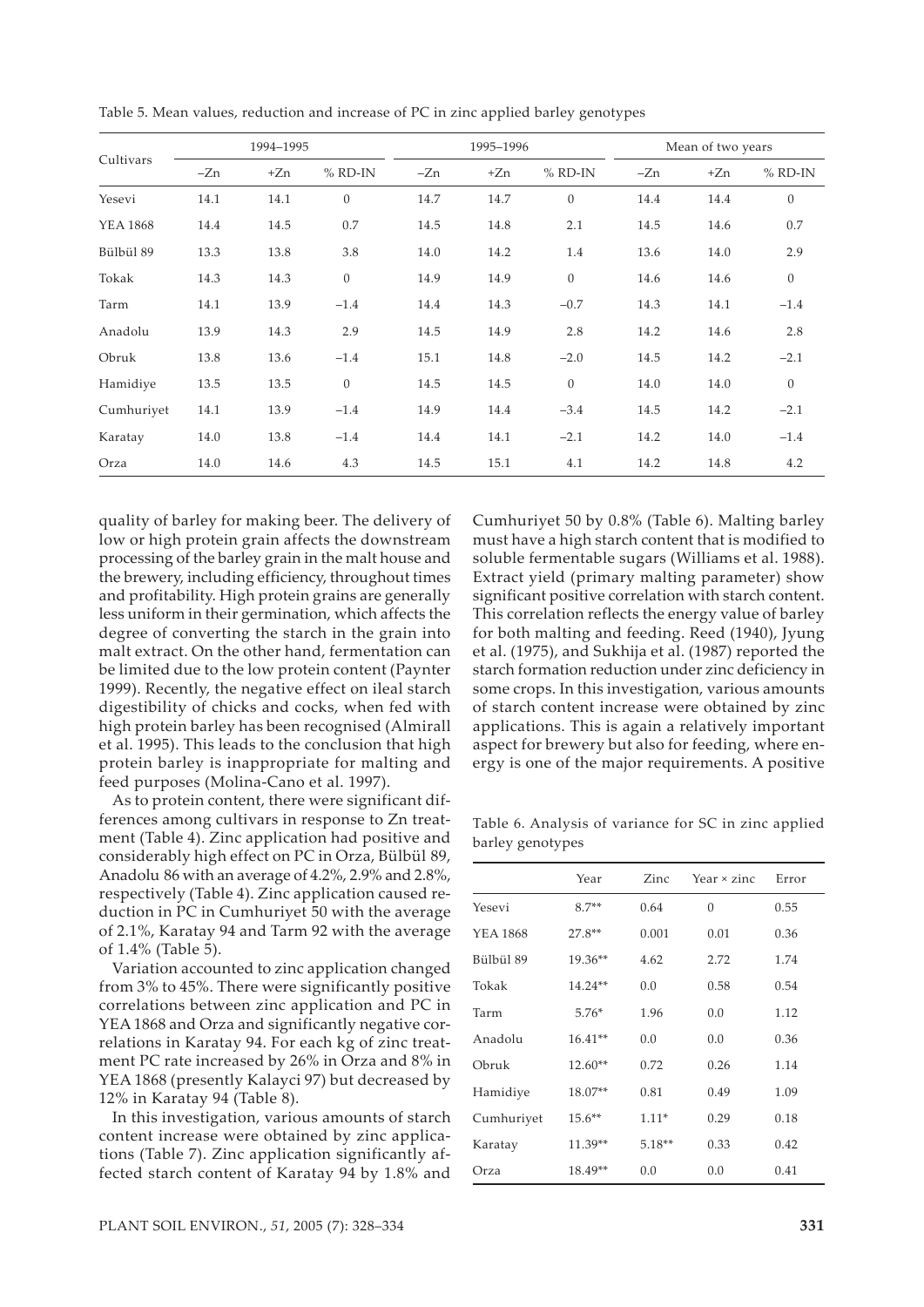| Cultivars       | 1994-1995 |       |           |       | 1995-1996 |           | Mean of two years |       |           |
|-----------------|-----------|-------|-----------|-------|-----------|-----------|-------------------|-------|-----------|
|                 | $-Zn$     | $+Zn$ | $%$ RD-IN | $-Zn$ | $+Zn$     | $%$ RD-IN | -Zn               | $+Zn$ | $%$ RD-IN |
| Yesevi          | 59.8      | 60.2  | 0.67      | 61.3  | 61.7      | 0.65      | 60.5              | 60.9  | 0.66      |
| <b>YEA 1868</b> | 58.9      | 59.0  | 0.2       | 61.6  | 61.7      | 0.16      | 60.3              | 60.4  | 0.17      |
| Bülbül 89       | 58.1      | 60.0  | 3.3       | 61.2  | 61.4      | 0.3       | 59.6              | 60.7  | 1.80      |
| Tokak           | 59.4      | 59.4  | 0.0       | 61.3  | 61.3      | 0.0       | 60.3              | 60.3  | 0.0       |
| Tarm            | 59.7      | 60.4  | 1.2       | 60.9  | 61.6      | 1.2       | 60.3              | 61.0  | 1.2       |
| Anadolu         | 59.5      | 59.5  | 0.0       | 61.5  | 61.5      | 0.0       | 60.5              | 60.5  | 0.0       |
| Obruk           | 59.4      | 60.1  | 1.18      | 61.4  | 61.6      | 0.3       | 60.4              | 60.8  | 0.7       |
| Hamidiye        | 58.7      | 59.5  | 1.36      | 61.2  | 61.3      | 0.2       | 60.0              | 60.4  | 0.7       |
| Cumhuriyet      | 59.0      | 59.8  | 1.36      | 61.3  | 61.5      | 0.3       | 60.2              | 60.7  | 0.8       |
| Karatay         | 59.7      | 61.1  | 2.35      | 61.7  | 62.5      | 1.3       | 60.7              | 61.8  | 1.80      |
| Orza            | 59.7      | 59.7  | $\theta$  | 61.8  | 61.8      | 0.0       | 60.8              | 60.8  | 0.0       |

Table 7. Mean values, reduction and increase of SC in zinc applied barley genotypes

correlation was reported between the metabolizable energy (primary nutritional trait) and the starch content by Molina-Cano et al. (1997).

Variation accounted to zinc application for SC value changed from 2 to 15%. Correlation between the zinc application and SC was positive for most genotypes but not significant (Table 8).

When feeding and malting quality of varieties are considered together, i.e for dual purposes, Cumhuriyet 50 and Karatay 94 should be sown in Zn applied soil. On the other hand, Tokak 157/37 increased its TGW values after zinc treatment but no changes occurred in other traits. Although it was not significant statistically, Bülbül 89 showed various degrees of increase for all quality traits that were investigated in this study.

In most zinc deficient soils of semi-arid areas, principal crops are cereals. They are grown in rotation in rain-fed agriculture. Residual effect of zinc continues 4–5 years after its incorporating into the soil, therefore every crop would be treated by zinc at least one year in a three or four year rotational system. Farmers who produce barley according to the market preference will have opportunity to

|                 | <b>TGW</b>     |                  |                  | PC.                                 |                  |               | SC             |              |                  |  |
|-----------------|----------------|------------------|------------------|-------------------------------------|------------------|---------------|----------------|--------------|------------------|--|
|                 | $Y = a + bx$   | $\boldsymbol{R}$ | $\boldsymbol{r}$ | $Y = a + bx$                        | $\boldsymbol{R}$ | $\mathcal{V}$ | $Y = a + bx$   | R            | r                |  |
| Yesevi          | $54.6 - 0.26x$ | 0.04             | $-0.20$          | $14.4 + 0.01x$ 4.3.10 <sup>-4</sup> |                  | 0.02          | $60.5 + 0.17x$ | 0.04         | 0.21             |  |
| <b>YEA 1868</b> | $53.3 - 0.34x$ | 0.11             | $-0.33$          | $14.4 + 0.08x$                      | 0.27             | $0.52^*$      | $60.3 + 0.02x$ | $2.710^{-4}$ | 0.02             |  |
| Bülbül 89       | $46.8 + 0.69x$ | 0.12             | 0.34             | $13.6 + 0.15x$                      | 0.19             | $0.43+$       | $59.6 + 0.47x$ | 0.11         | 0.32             |  |
| Tokak           | $55.9 + 0.79x$ | 0.28             | $0.53*$          | $14.58 + 0x$                        | $\mathbf{0}$     | $\mathbf{0}$  | $60.3 + 0x$    | $\mathbf{0}$ | $\boldsymbol{0}$ |  |
| Tarm            | $53.4 - 0.27x$ | 0.05             | $-0.23$          | $14.3 - 0.07x$                      | 0.13             | $-0.36$       | $60.3 + 0.30x$ | 0.15         | 0.39             |  |
| Anadolu         | $55.1 + 0.40x$ | 0.08             | 0.28             | $14.6 + 0.15x$                      | 0.18             | $0.43+$       | $60.5 + 0x$    | $\mathbf{0}$ | $\theta$         |  |
| Obruk           | $56.6 - 0.88x$ | 0.26             | $-0.51*$         | $14.5 - 0.11x$                      | 0.03             | $-0.18$       | $60.5 + 0.14$  | 0.02         | 0.13             |  |
| Hamidiye        | $41.3 - 0.58x$ | 0.07             | $-0.27$          | $14 + 0x$                           | $\mathbf{0}$     | $\mathbf{0}$  | $60 + 0.20x$   | 0.03         | 0.16             |  |
| Cumhuriyet      | $53.0 + 0.54x$ | 0.15             | 0.40             | $14.5 - 0.15x$                      | 0.16             | $-0.41$       | $60.2 + 0.23x$ | 0.05         | 0.23             |  |
| Karatay         | $54 - 0.58x$   | 0.11             | $-0.33$          | $14.2 - 0.12x$                      | 0.29             | $-0.54*$      | $60.7 + 0.49x$ | 0.15         | 0.39             |  |
| Orza            | $53.5 - 0.40x$ | 0.08             | $-0.29$          | $14.2 + 0.26x$                      | 0.45             | $0.67**$      | $60.8 + 0x$    | $\mathbf{0}$ | $\theta$         |  |

Table 8. Relationship between zinc application (*x*) and quality characters in barley genotypes

+*P* < 0.10, \**P* < 0.05, \*\**P* < 0.01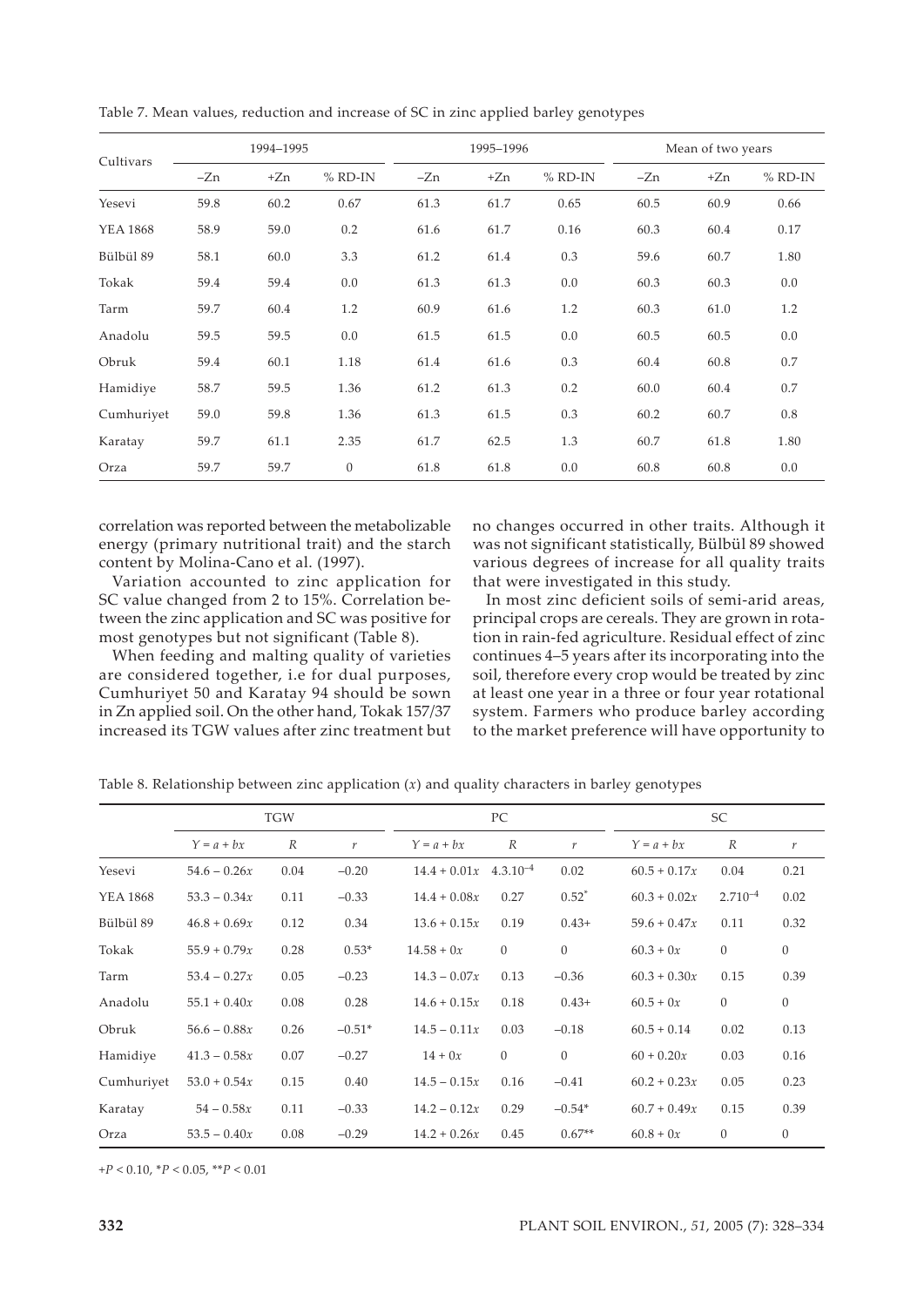select cultivars to grow in zinc-applied soils. On the other hand, a variation among barleys to zinc can be used to generate sources to use in breeding programmes to improve barleys for different purposes.

### **REFERENCES**

- Almirall M., Francesch M., Perez-Vendrel A.M., Brufau J., Esteve-Garcia E. (1995): The differences in intestinal viscosity produced by barley and beta-glucanase alter digesta enzyme activities and ileal nutrient digestibilities more in broiler chicks than in cocks. Journal of Nutrition, *125*: 947–955.
- Anonymous (1983): Approved methods of American Association of Cereal Chemists. 7<sup>th</sup> ed. AACC, St. Paul, Minnesota.
- Aydin M., Kalayci M., Özbek V., Çekiç C., Çakmak İ. (1998): Zinc deficiency in barley and genotypic differences under zinc deficiency in Eskişehir region. I. National Zinc Congress, Eskişehir: 333–337. (In Turkish)
- Black C.A. (1965): Methods of soil analysis. Agronomy No. 9, Part 2, American Society of Agronomy, Madison, Wisconsin.
- Çakmak I. (2000): Possible roles of zinc in protecting plant cells from damage by reactive oxygen species. Review. New Phytology, *146*: 185–205.
- Çakmak İ., Ekiz H., Yilmaz A., Torun B., Koleli N., Gültekin İ., Alkan A., Eker S. (1997): Differential response of rye, triticale, bread and durum wheats to zinc deficiency in calcareous soils. Plant and Soil, *188*: 1–10.
- Çakmak İ., Yilmaz A., Kalayci M., Ekiz H., Torun B., Erenoğlu B., Braun H.J. (1996): Zinc deficiency as a critical nutritional problem in wheat production in Central Anatolia. Plant and Soil, *180*: 165–172.
- Chaudary M.R., Kacar B. (1980): Fe, Zn, Cu and Mn content of Great Konya Basin soils. [Ph.D. Thesis.] A.Ü. Z.F., Ankara: 1–25. (In Turkish)
- Eyüpoğlu F., Kurucu N., Talaz S. (1998): General aspects of Turkish soils for available zinc. I. National Zinc Congress, Eskişehir: 99–106. (In Turkish)
- Graham R.D., Ascher J.S., Hynes S.C. (1992): Selecting zinc-efficient cereal genotypes for soils of low zinc status. Plant and Soil, *146*: 241–250.
- Graham R.D., Rengel Z. (1993): Genotypic variation in zinc uptake and utilization by plants. In: Robson A.D. (ed.): Zinc in soil and plants. Kluwer Academic Publishers, Developments in Plant and Soil Sciences, *55*: 107–118.
- Graham R.D., Webb M. (1991): Micronutrients and resistance and tolerance to disease. In: Mortwedt J.J., Cox F.R., Shuman L.M., Welch R.M. (eds.): Micronutrients in agriculture. 2nd ed. Soil Science Society of America, Madison, Wisconsin: 329–370.
- Graham R.D., Welch R.M. (1996): Breeding for staplefood groups with high micronutrient density: longterm sustainable agricultural solutions to hidden hunger in developing countries. In: Workshop on Food Policy and Agricultural Technology to Improve Diet Quality and Nutrition, Annopolis, MD, IFPRI, Washington, DC.
- Jyung W.H., Ehman A., Schiender K.K., Scala J. (1975): Zinc nutrition and starch metabolism in *Phaseolus vulgaris*. Plant Physiology, *55*: 414–420.
- Kanbaev B., Sade B. (2002): Response of field-grown barley cultivars grown on zinc-deficient soil to zinc application. Communications in Soil Science and Plant Analysis, *33*: 533–544.
- Kinaci G., Çay Ş., Kinaci E., Erdoğmuş A. (1995): Effects of various zinc product on yield and yield components of two barley cultivars improved for Central Anatolia. In: Barley-Malt Symposium III, Konya: 405–412. (In Turkish)
- Kinaci E., Dönmez E. (1998): Improvement of high malt quality barley under dry land conditions of Central Anatolia. Rachis. Barley and Wheat Newsletter, *17*: 10–13.
- Lindsay W.L., Norvell W.A. (1978): Development of a DTPA soil test for zinc, iron, manganese and copper. Soil Science Society of America Journal, *42*: 421–428.
- Marschner H. (1995): Function of mineral nutrients: Micronutrients. In: Mineral nutrition of higher plants. 2nd ed. Academic Press, London, UK: 347–364.
- Molina-Cano J.L., Francesch M., Perez-Vendrel A.M., Ramo T., Voltas J., Brufau J. (1997): Genetic and environmental variation in malting and feed quality of barley. Journal of Cereal Science, *25*: 37–47.
- Murph S., Walsh I.M. (1972): Correction of micronutrients in plants. In: Mordvedt J.J., Giordane P.M., Lindsay W.L. (eds.): Micronutrients in agriculture. Soil Science of America, Madison, USA: 347–387.
- Paynter B. (1999): Grain protein and malting quality in barley. Farmnote, Agriculture, Western Australia, 40/96.
- Reed H.S. (1940): Effects of Zn deficiency on phosphate metabolism of the tomato plant. American Journal of Botany, *33*: 778–784.
- Rengel Z. (2001): Genotypic differences in micronutrient use efficiency in crops. Communication in Soil Science and Plant Analysis, *32*: 1163–1186.
- Sillanpaa M. (1982): Micronutrients and the nutrient status of soils: a global study. FAO Soils Bulletin, Rome, No. 48.
- Sukhija P.S., Randhawa V., Dhillon K.S., Munshi S.K. (1987): The influence of zinc and sulphur deficiency on oil filling in peanut kernels. Plant and Soil, *103*: 261–267.
- Takkar P.N., Walker C.D. (1993): The distribution and correction of zinc deficiency. In: Robson A.D. (ed.): Zinc in soil and plants. Kluwer Academic Publishers, Dordrecht, the Netherlands: 151–166.